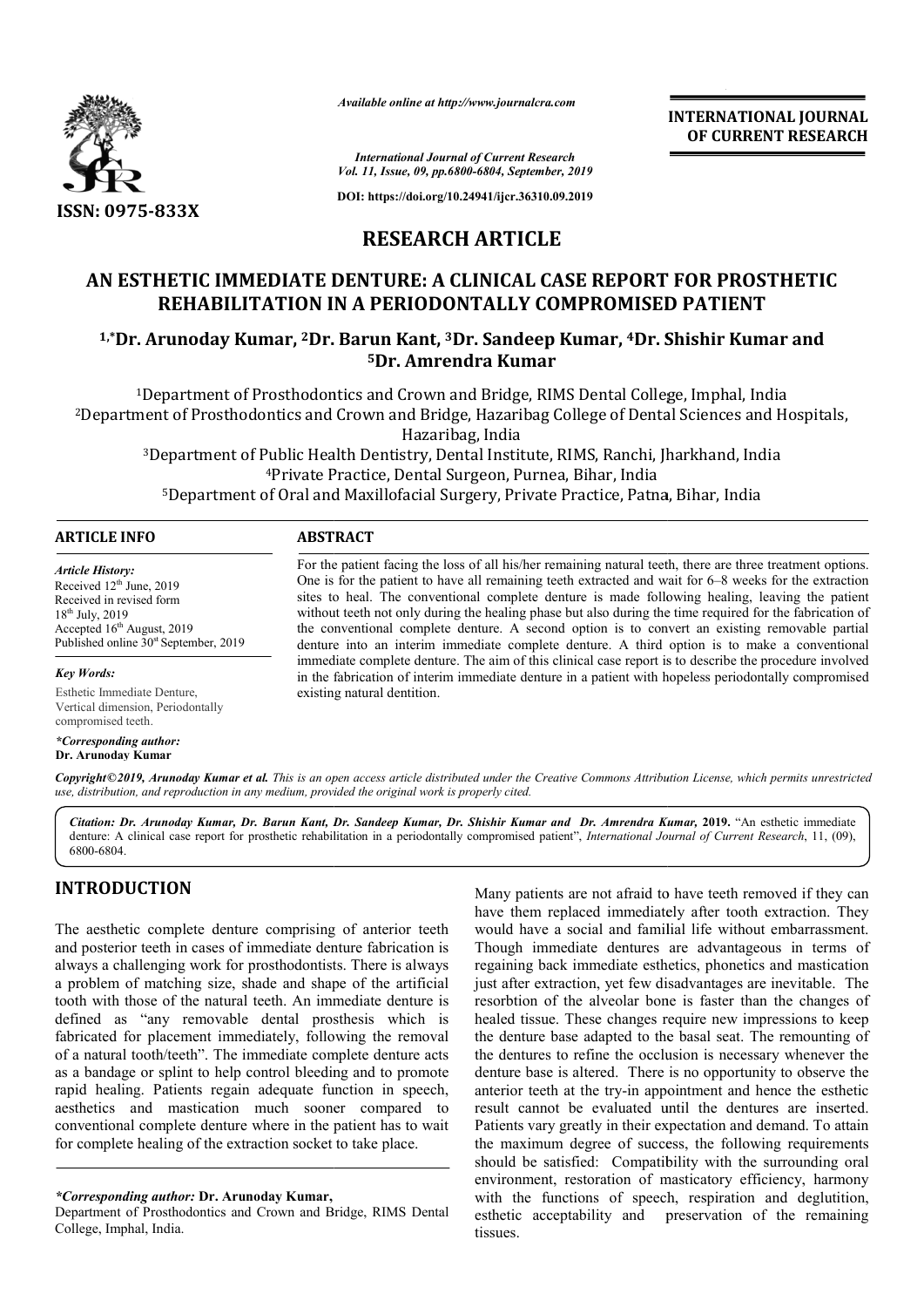At the same time it cannot be advocated for the patients suffering from cardiac diseases, endocrine, and blood disturbances, slow healing potential, acute periapical or periodontal diseases, extensive bone loss, or emotional disturbances, mental incapacity, indifferent and unappreciative patients. For the dentist it is a challenge to fulfil all the requirements in immediate denture. To accomplish these requirements, it is mandatory that each patient be analyzed and evaluated on an individual basis and treatment planning can be done accordingly to achieve better aesthetics, phonetics and function.

**Case Report:** A feamle patient named Padmawati, age 57 years visited A.B.Shetty Memorial Institute of Dental Siences, Derlakatte, Mangalore with clinical findings of Partially edentulous maxillary and mandibular dental arches with respect 13,16,17,18,25,26,27,28,31,32,34,35,38,41,46, 47,48 and periodontally compromised with grade III mobility with respect to the remaining natural teeth (Fig 1).

She wanted immediate rehabilitation and was particular that she could not remain edentulous for an extended period of time as she was a teacher by profession. She was explained about the treatment procedure of immediate denture at the same time was also explained about its limitations.. Radiographic and clinical examinations were done and an appointment for an immediate denture fabrication was made. Maxillary and mandibular primary impressions were made with irreversible hydrocolloid impression material, diagnostic casts were prepared, interdental undercuts were blocked and custom trays were prepared (Fig 2). Secondary impressions were made with vinyl polysiloxane impression material with custom acrylic trays (Fig 3). Maxillomandibular jaw relation records were made to articulate the casts with the help of Face bow transfer. After Jaw relation record, the proper shade and size of teeth were selected, using the patient existing teeth as a guide (Fig 5). The arrangement of the maxillary and mandibular posterior artificial teeth was done and evaluated in the patient's mouth to confirm maxillo-mandibular relation records.



**Fig 1. Preoperative intraoral and extraoral views**



**Fig. 2. Diagnostic casts and fabrication of custom tray**



**Fig . 3. Peripheral tracing with green stick impression compound and secondary impression with vinyl polysiloxane impression material**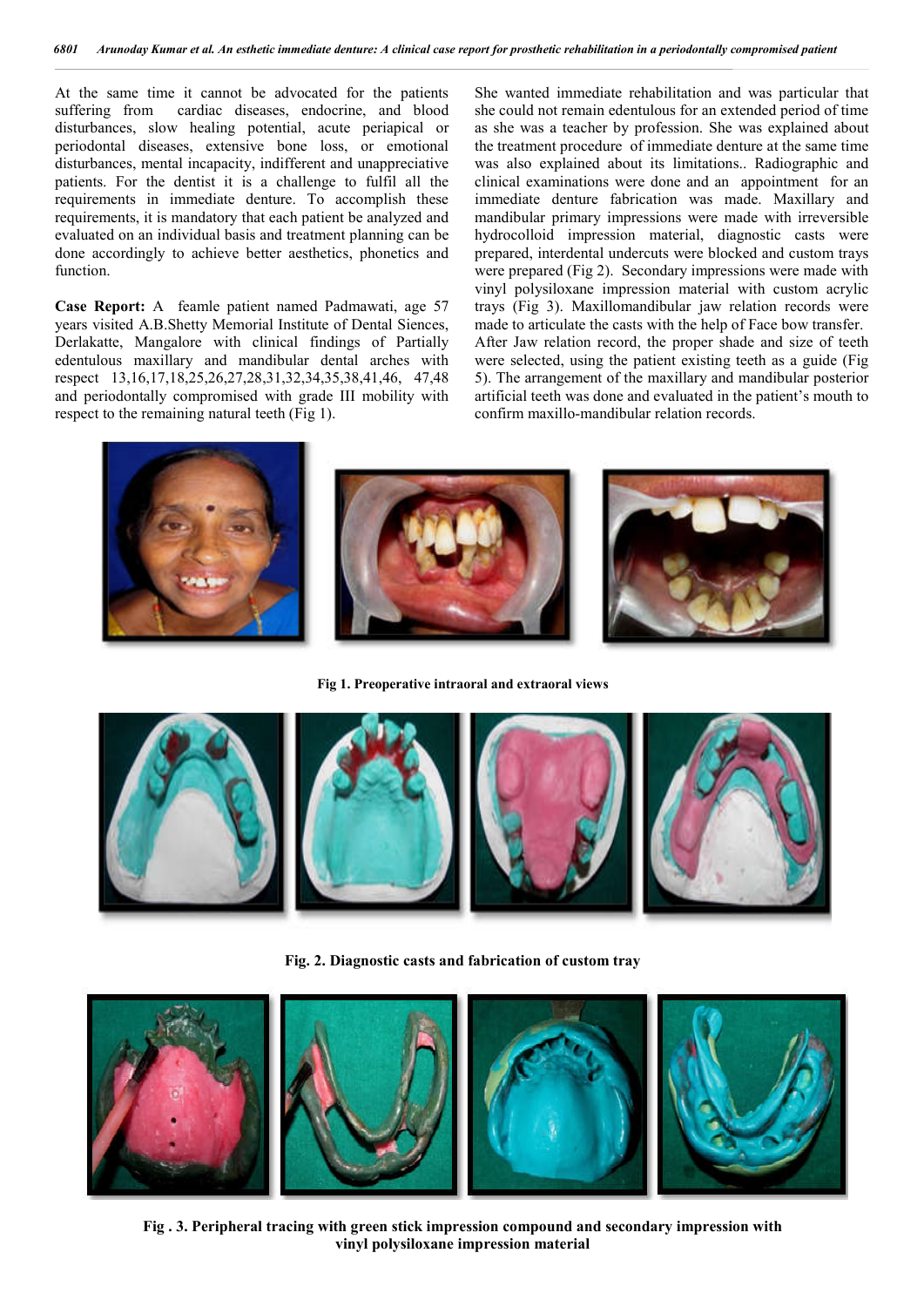

**Fig 4. Face bow transfer after jaw relation and mounting of the cast to the semi adjustable articulator**



**Fig 5. Teeth selection**



**Fig 6. Maxillary partially edentulous arch with conventional method of posterior occlusal rim fabrication and fabricated based on visibility of 2-3 mm from vermillion border of upper lip. Whereas Occlusal rim for the Mandibular edentulous edentulous arch was modified by creating a window and taking the existing occlusal plane into consideration**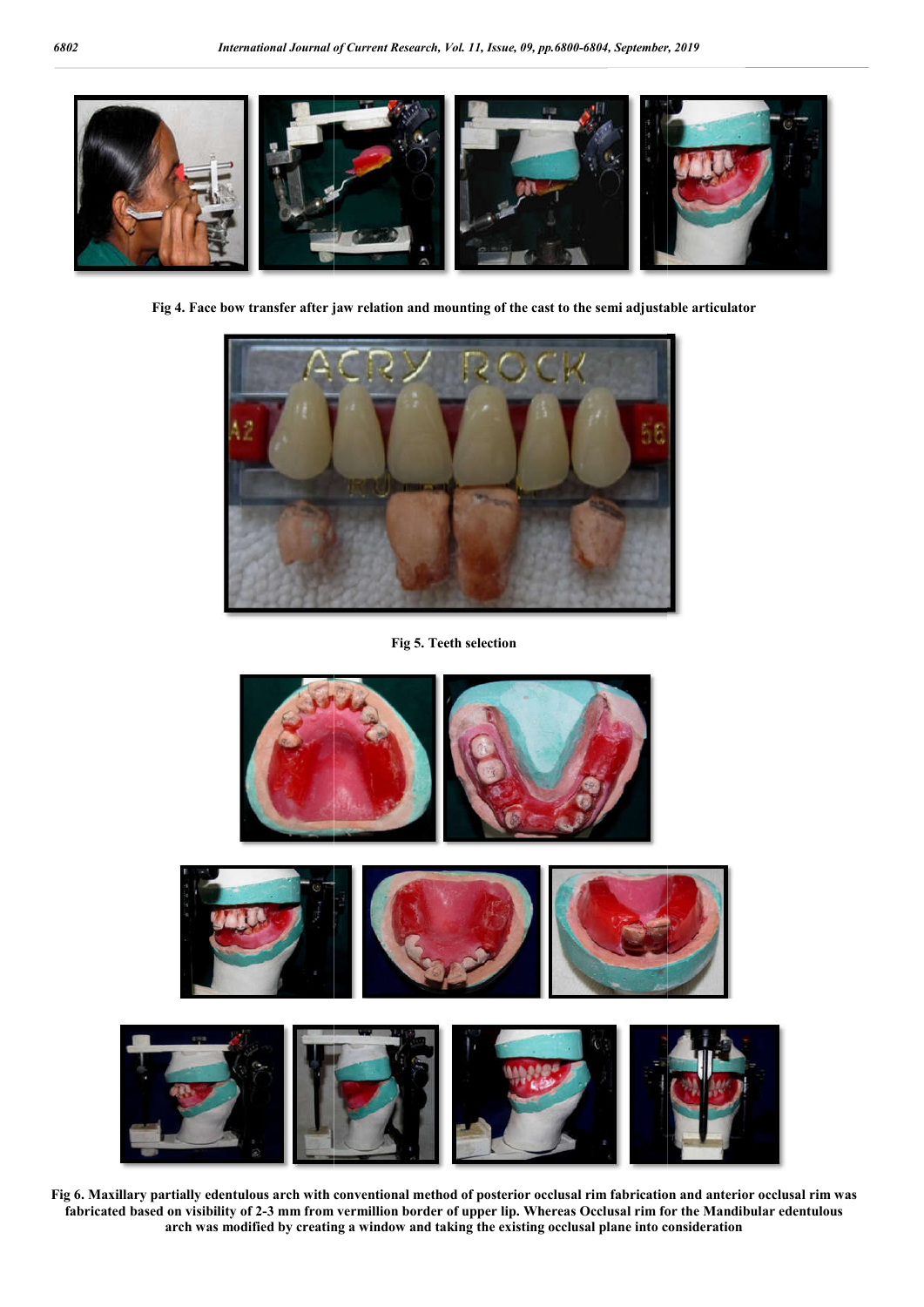

**Fig 7. Extraction of periodontally compromised teeth and surgical stent used for alveoplasty**



**Fig 8. Immediate denture placement on the day of extraction (Intra oral view)**



**Fig 9. Pre-operative and Post- operative view for Immediate complete denture delivery**

The wax- up in the maxillary posterior region was performed using the conventional method and in the mandibular partially edentulous arch the occlusal rim was modified by creating a window (Fig. 6). Teeth arrangement Patient was called for posterior teeth try in for maxillary and few mandibular anterior teeth, prior to extraction of the remaining teeth. Jerbi's modification of Kelley's rule of thirds was followed for modification of casts (Fig. 4) 1) First step is to cut away those parts of the crowns of the teeth that are visible i.e. at free marginal gingiva. It must be remembered that a portion of crown still lies beneath gingival. 2) Step two is to trim the cast so that the sites of previously removed crowns are recessed approximately 1mm. With this step, the trimming equals the removal of entire crown of each tooth. 3) Third step is a flat cut across the facial surface of the ridge. Starting the cut at labial depth of recess made in the cast during step two, stone is removed in a continually diminishing amount from this point to the junction of the gingival and middle third areas of facial surface of ridge. The removal of this amount represents the col lapse of labial gingival tissues towards the alveolus. 4) Step four is another flat cut across facial portion of the ridge. This cut begins at crest of ridge and extends to the mid width point of cut made in step three. This begins the contouring of labial surface of the ridge. 5) The fifth step is to trim that part of the cast which is lingual to the teeth.

Most casts present a reproduction of continuous roll of gingival tissue that normally lies against the lingual aspects of teeth and it is a landmark for trimming the cast in this area. This roll is completely trimmed away, but care is taken to preserve a part of the cast to represent the incisive papilla in its collapsed position. 6) The last step is to shape and smooth the surfaces of the cast that have been trimmed in the previous steps. The vestibular third of ridge is not trimmed. Following cast modification occlusal rim was fabricated and artificial teeth were arranged taking incisal edge visibility of 1-2mm from the vermillion border of the maxillary lip.The resulting dentures were polished, and patient was called for denture insertion immediately after extraction (fig. 7). Alveoplasty of the residual alveolar ridge was done based on the surgical stent fabricated on the altered cast for immediate denture fabrication. Patient was given instructions not to remove the denture for 24 hrs, and was recalled the next day to make necessary adjustments. The patient was then kept on further regular recall.

### **DISCUSSION**

Immediate dentures are very satisfying treatment modality for both patient and dentists. The patient gets the benefits of improved confidence, comfort, and continued dental esthetics.